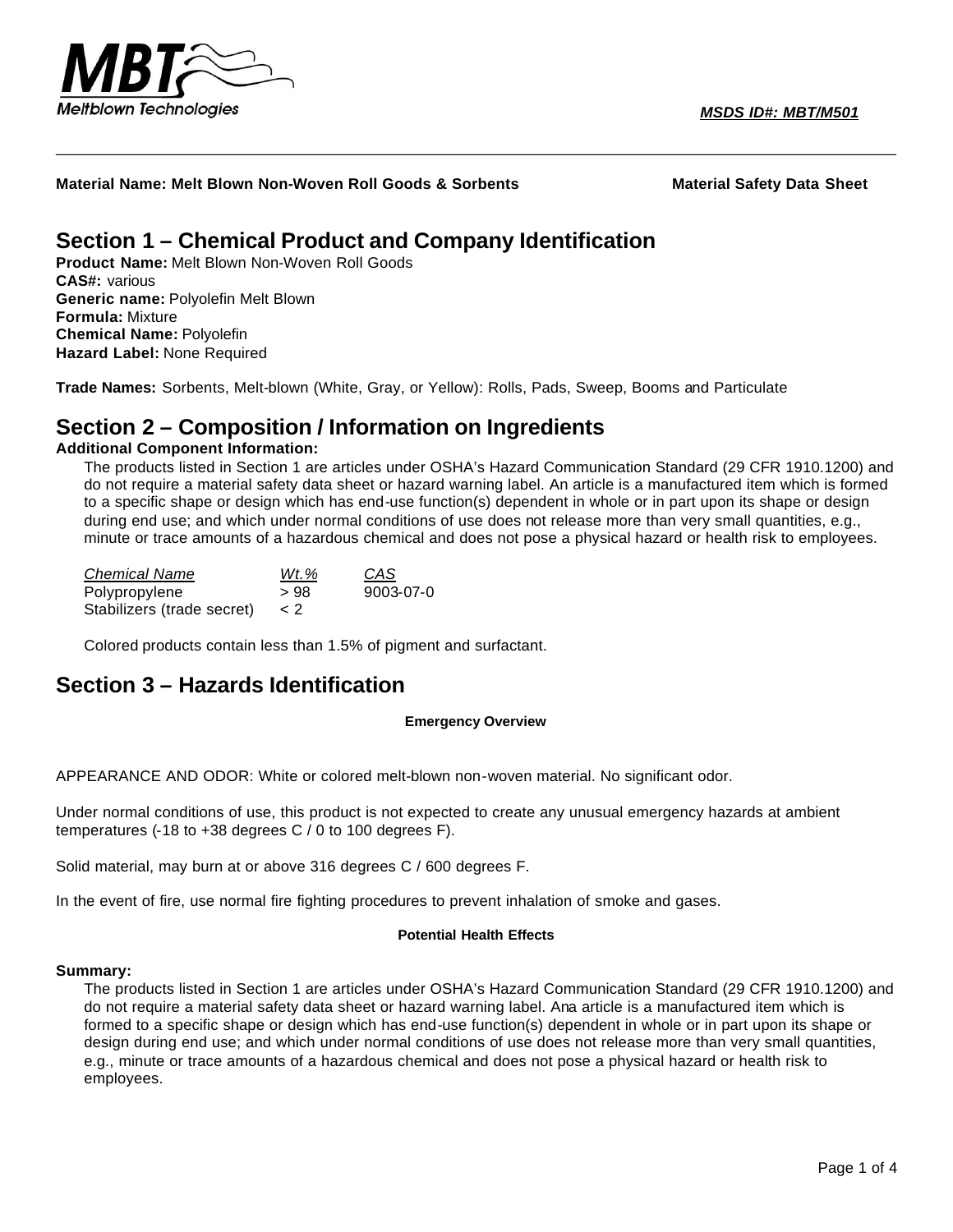**Inhalation** Not applicable **Skin** Not applicable **Absorption** Not applicable **Ingestion** Not applicable **Eyes** Not applicable **Target Organs** None **Primary Routes of Entry (Exposure)** None **Medical Conditions Aggravated by Exposure** None

## **Section 4 – First Aid Measures**

**First Aid: Inhalation** Not applicable **First Aid: Skin** Not applicable **First Aid: Ingestion** Not applicable **First Aid: Eyes** Not applicable **First Aid: Notes to Physician** None

## **Section 5 – Fire Fighting Measures**

**Flash Point:** >316 degrees C / 600 degrees F **Method Used:** Not determined **Upper Flammable Limit (UFL):** Not determined **Lower Flammable Limit (LFL):** Not determined **Auto Ignition:** >302 degrees C / 575 degrees **Flammability Classification:** Not determined **Rate of Burning:** Not determined **General Fire Hazards:**

Not a fire hazard.

**Extinguishing Media:**

Carbon dioxide (CO2), water, water fog, dry chemical.

### **Fire Fighting Equipment/Instructions:**

Wear full protective clothing, including helmet, self-contained positive pressure or pressure demand breathing apparatus, protective clothing and face mask.

## **Section 6 – Accidental Release Measures**

#### **Containment Procedures:**

Pick up large pieces. Vacuum dusts. If sweeping is necessary, use a dust suppressant such as water. Do not dry sweep dust accumulation. These procedures will help to minimize potential exposures. If a water spill occurs skim material from surface and advise authorities if floating material enters a watercourse or sewer. For land spills: eliminate sources of ignition; recover spilled material and place in suitable containers for recycle or disposal.

### **Clean-Up Procedures**

Wastes are not hazardous as defined by the Resource Conservation and Recovery Act (RCRA; 40 CFR 261). Comply with state and local regulations for disposal of these products. If you are unsure of the regulations, contact you local Public Health Department, or the local office of the Environmental Protection Agency (EPA).

## **Section 7 – Handling and Storage**

### **Handling Procedures**

Electrostatic accumulation hazard. Use proper grounding procedure.

### **Storage Procedures**

Warehouse storage should be in accordance with package directions, if any. Material should be kept dry and protected from the elements.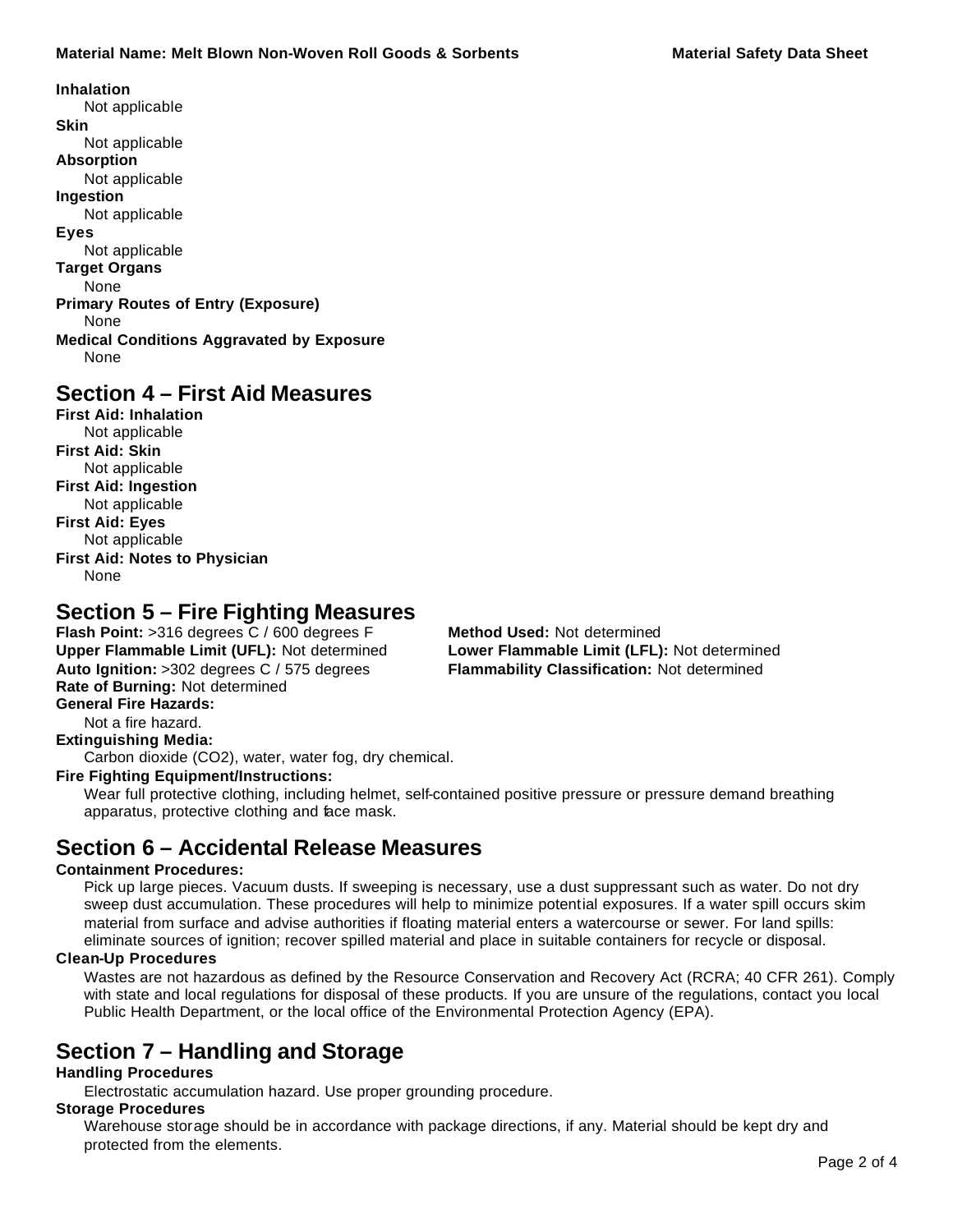# **Section 8 – Exposure Controls / Personal Protection**

### **Exposure Guidelines**

#### **A: General Product Information**

No special protective measures are necessary for use of the products listed on this material safety data sheets. These products are articles; under normal conditions of use they are not expected to release or otherwise result in exposure to hazardous chemicals.

#### **B. Component Exposure Limits**

This material has no components listed.

## **PERSONAL PROTECTIVE EQUIPMENT:**

**Personal Protective Equipment: Eyes/Face**

Not applicable

**Personal Protective Equipment: Skin** Not applicable

### **Personal Protective Equipment: Respiratory**

Not applicable

**Ventilation:**

Not applicable

**Personal Protective Equipment: General**

## **Section 9 – Physical & Chemical Properties**

**Appearance:** White or colored melt blown non-woven material **Concept Contains Colon**: No odor

| <b>Physical State: Solid</b>            | <b>pH:</b> Not applicable                     |  |
|-----------------------------------------|-----------------------------------------------|--|
| Vapor Pressure: Negligible              | Vapor Density: Not applicable                 |  |
| <b>Boiling Point: Not applicable</b>    | Melting Point: >107 degrees C / 225 degrees F |  |
| Solubility (H2O): Insoluble             | <b>Specific Gravity: Varies by grade</b>      |  |
| <b>Freezing Point: Not applicable</b>   | <b>Evaporation Rate: Not applicable</b>       |  |
| <b>Percent Volatile: Not applicable</b> | <b>VOC:</b> Not applicable                    |  |
|                                         |                                               |  |

## **Section 10 – Chemical Stability & Reactivity Information**

### **Chemical Stability:**

This is a stable material. This product is not reactive.

#### **Chemical Stability: Conditions to Avoid**

Temperature above 249 degrees C / 480 degrees F may cause material degradation.

### **Hazardous Polymerization:**

Will not occur.

## **Section 11 – Toxicological Information**

### **Acute Toxicity**

### **A: General Product Information**

Because it will not release, or otherwise result in exposure to a hazardous chemical under normal conditions of use, this product is not expected to cause any acute toxicological effects.

### **B: Component Analysis – LD50/LC50**

This material has no components listed.

## **Carcinogenicity**

### **A: General Product Information**

The occupational Safety and Health Administration (OSHA), National Toxicology Program (NTP), International Agency for Research on Cancer (IARC), and American Conference of Governmental Industrial Hygienists (ACGIH) have not classified this product in its entirety as a carcinogen.

### **B: Component Carcinogenicity**

This material has no components listed.

### **Chronic Toxicity:**

No chronic health effects are expected from the normal use of this product.

## **Section 12 – Ecological Information**

### **Ecotoxicity:**

### **A: General Product Information**

No data available for this product.